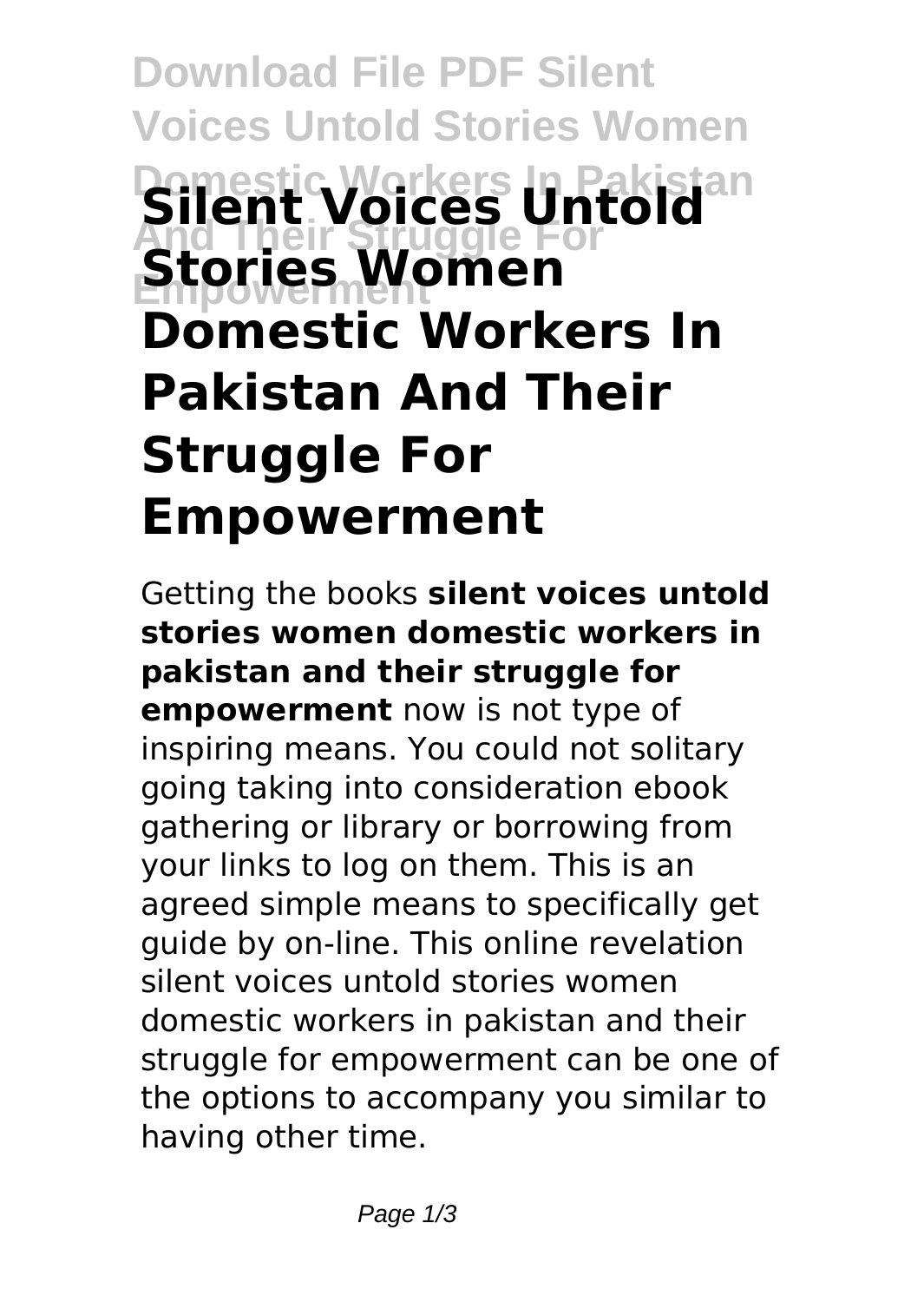**Download File PDF Silent Voices Untold Stories Women** It will not waste your time. agree to me, the e-book will entirely ventilate you **Empowerment** little get older to get into this on-line additional concern to read. Just invest publication **silent voices untold stories women domestic workers in pakistan and their struggle for empowerment** as skillfully as review them wherever you are now.

You can also browse Amazon's limitedtime free Kindle books to find out what books are free right now. You can sort this list by the average customer review rating as well as by the book's publication date. If you're an Amazon Prime member, you can get a free Kindle eBook every month through the Amazon First Reads program.

## **Silent Voices Untold Stories Women**

Street Address. 3920 North Murray Avenue Shorewood, Wisconsin. Phone (414) 847-2670. Email. Shorewood@mcfls.org